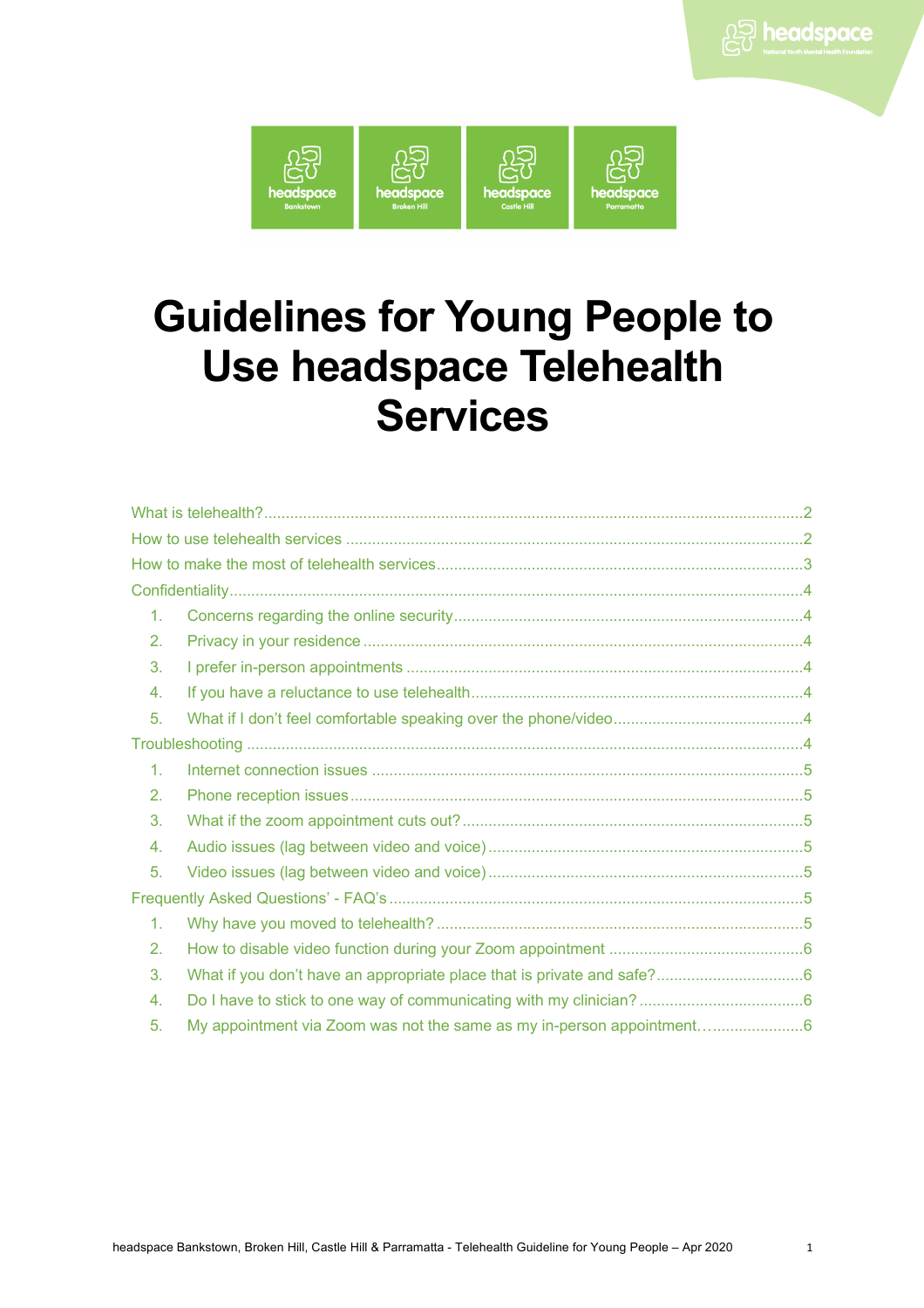headspace

# **What is telehealth?**

Although **headspace** generally provides in-person counselling support, due to COVID-19, and the current climate with physical distancing measures, to ensure we are able to still provide a service to young people, their families and friends, we have transitioned to telehealth services.

Telehealth services consist of any health-related communication via telephone and video conferencing platforms and applications. Instead of in-person appointments, we are now providing online appointments over phone calls and video calls using 'Zoom'.

# **What is this document for?**

Because of the change from in-person to online services, this document will provide helpful tips on how you can use telehealth services and to make the experience as easy and as smooth as possible.

We acknowledge that there may be some difficulties due to the changes in moving the usual inperson appointments to online telehealth services. Efforts will be made to try to overcome these issues to the best of our capabilities, however, we recognise with the use of technological devices and internet networks come different challenges. We appreciate your patience and thank you for helping us with the transition to telehealth services.

# **How to use telehealth services**

## **First off, please ensure you have a device that can make phone and/or video calls such as a:**

- Mobile phone
- Smart phone
- Landline home phone (for phone appointments only)
- VOIP (Voice Over Internet Protocol)
- Laptop (with a front facing camera for video calls)
- Tablet (with a front facing camera for video calls)

# **For video calls via Zoom, please make sure before your appointment, you:**

- 1. Your clinician will send through the link and password for you to access the Zoom video call prior to your appointment to your email address and/or via SMS
- 2. Set up an account with Zoom using your details and email address (this is a free account) https://zoom.us
- 3. Download the free app on your smart phone via the App Store on iOS, or Play Store, or via your laptop by visiting the website at https://zoom.us/support/download
- 4. Once the application has been downloaded, please sign in and have your account details ready

#### **Things to keep in mind:**

- Please let your clinician know your preference for either phone or video call for your appointment; you have the option to change or decline preference at any time
- Please make sure that you have provided both your current mobile number and email address to us (if you change your details, please let us know as soon as possible)
- Please ensure you have enough credit and data on your mobile or internet plan, if you do not, please let your clinician know prior to your appointment so they can help you with this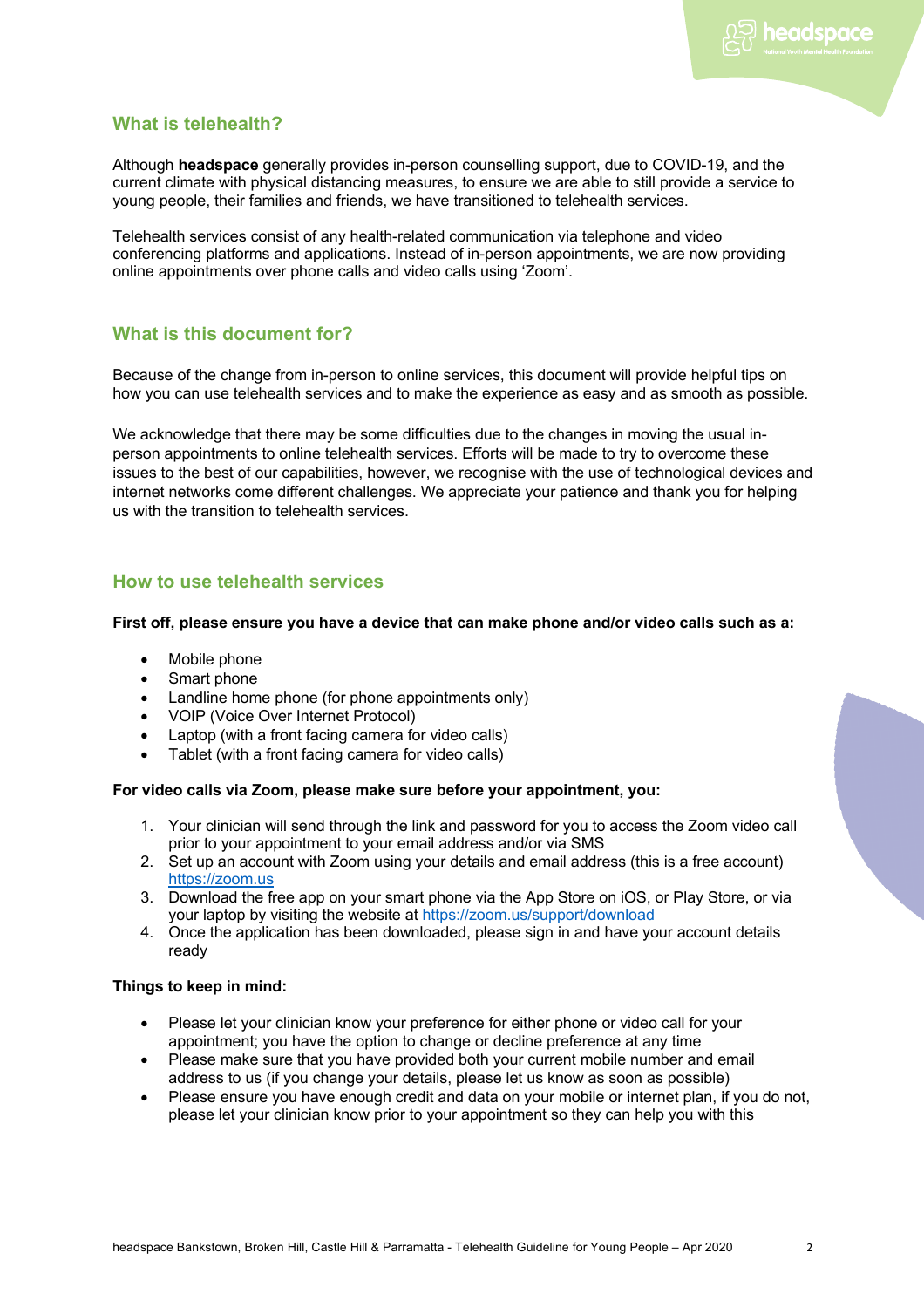

## **\*\*\*Important\*\*\***

Please make sure that you return the following forms to your clinician before the appointment (or else the appointment won't be able to go ahead):

- 1. 'Telehealth Session Consent, Confidentiality & Cancellation Policy'
- 2. 'Confidentiality and Consent Form'

# **How to make the most of telehealth services**

In comparison to in-person appointments, there will be many differences when using telehealth services. To ensure that you have the best experience possible, please make sure of the following for a smoother appointment.

## **Please ensure:**

- You have a safe and quiet place to have your phone/video appointment
- If there is a lot of background noise, please use earphones/headphones with a mic to make it easier for you/clinician to hear the conversation
- You may need to notify other household members if you think you may be disrupted during an appointment (if you're comfortable doing so)
- If you don't feel comfortable with video calling, you can disable the video function (please see FAQ's for instruction)
- Please make sure that you are not distracted during your appointment or doing something else. It can be helpful to turn off your notifications. e.g. walking around in your house, eating during the appointment, looking at Facebook or Instagram, travelling between locations like train station and home etc.

# **What can I expect?**

- Instead of physically going to a headspace centre and having your appointment in-person with a clinician, this will now be done online without you having to leave your residence
- Your clinician will be working offsite
- It may seem strange at first, as you may be more used to in-person counselling
- If you're on a phone call with a clinician, the silences can be a bit more awkward as you/clinician can't see facial expressions, body language or non-verbal cues
- You will receive the same standard of care from **headspace** and your clinicians
- The length of your appointments will remain the same

#### **Some of the advantages of telehealth services:**

- Instead of delaying your appointments due to physical distancing and delaying getting support for your mental health, you can now access your appointments via telehealth, and the sooner you receive support, hopefully the sooner you will feel yourself again
- You can wear comfortable clothing e.g. pj's
- You save on travel time
- You can drink a cup of tea/coffee during your appointment
- If you have one, you can show off your pet to your clinician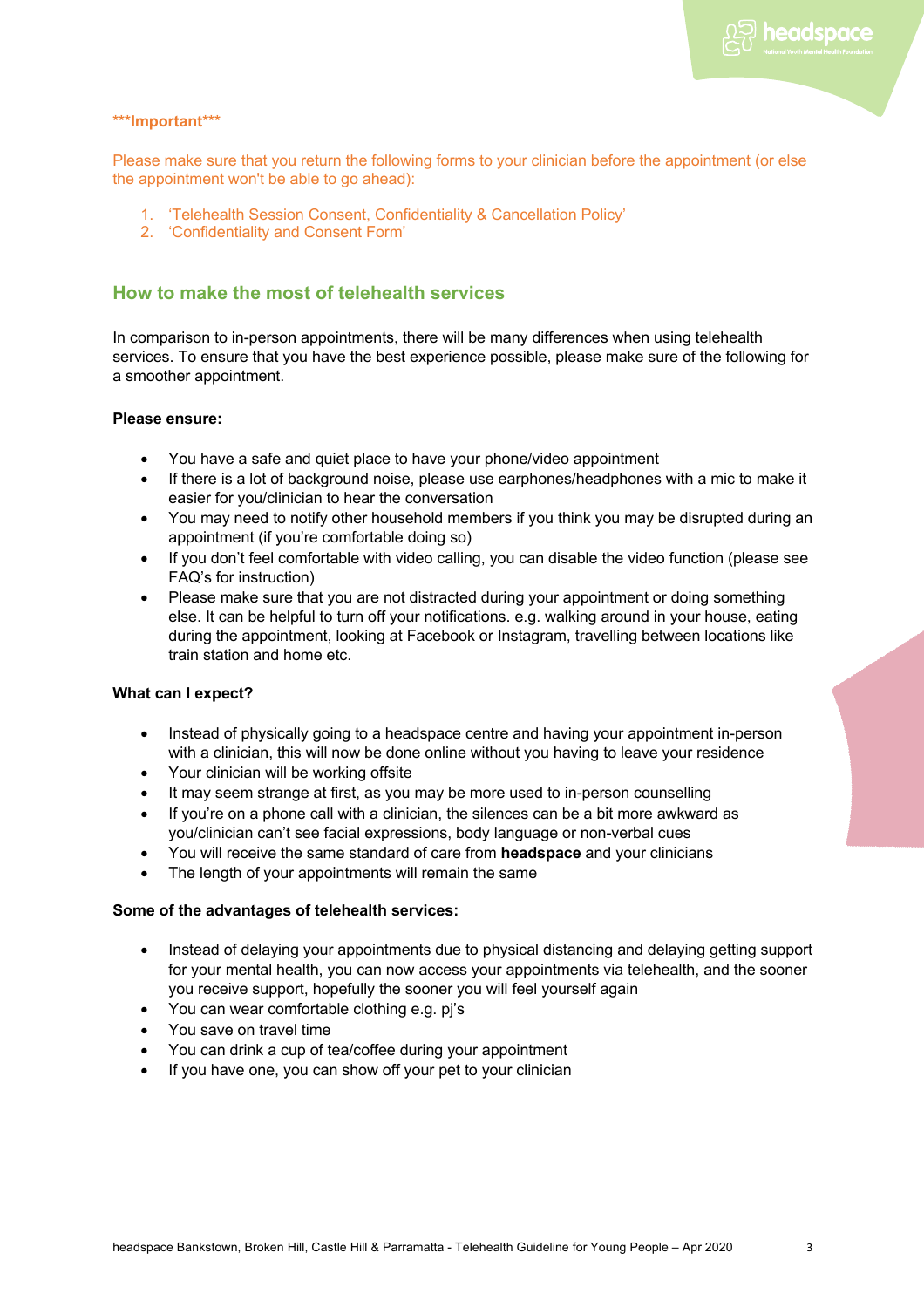<sup>a</sup> headspace

# **Confidentiality**

You may have some concerns about having your appointments in your residence as appose to the centre. Here we want to address some of these issues:

- **1. Concerns regarding the online security**
	- We have ensured that by using a password protected Zoom link to the appointment, means that only the host who has created the appointment (who will be your **headspace** clinician) and the person who is sent the link and the password, can only access the appointment.
	- Zoom is currently the most used video conferencing platform system online for many **headspace** centres and Australian organisations.

## **2. Privacy in your residence**

- There have been concerns about having one's conversations and health being overheard by others;
- If this is something that worries you, please let your clinician know prior to your appointment for them to assist you with this issue

# **3. I prefer in-person appointments**

• Due to the uncertainty around how long physical distancing measures will be in place, we highly encourage young people to try out telehealth services. Your mental wellbeing is important

# **4. If you have a reluctance to use telehealth**

- We do not record the appointments or phone calls; they are confidential and remain private between you and the clinician
- We have expanded access to mental health care, and are able to reaches more people
- It means we can still offer you a service during these uncertain times

# **5. What if I don't feel comfortable speaking over the phone/video**

- Let your clinician know before the appointment so they can guide you through this
- You don't have to use video call

# **\*\*\*Important\*\*\***

Please see the 'Telehealth Consent, Confidentiality and Cancellation Policy' for further clarification.

# **Troubleshooting**

If you are having technical difficulties with the phone/video call, please use the below guide for some assistance:

Please note, there will be certain elements that will be beyond your/clinician's control. We will try our best to resolve any issues, or reschedule the appointment if necessary.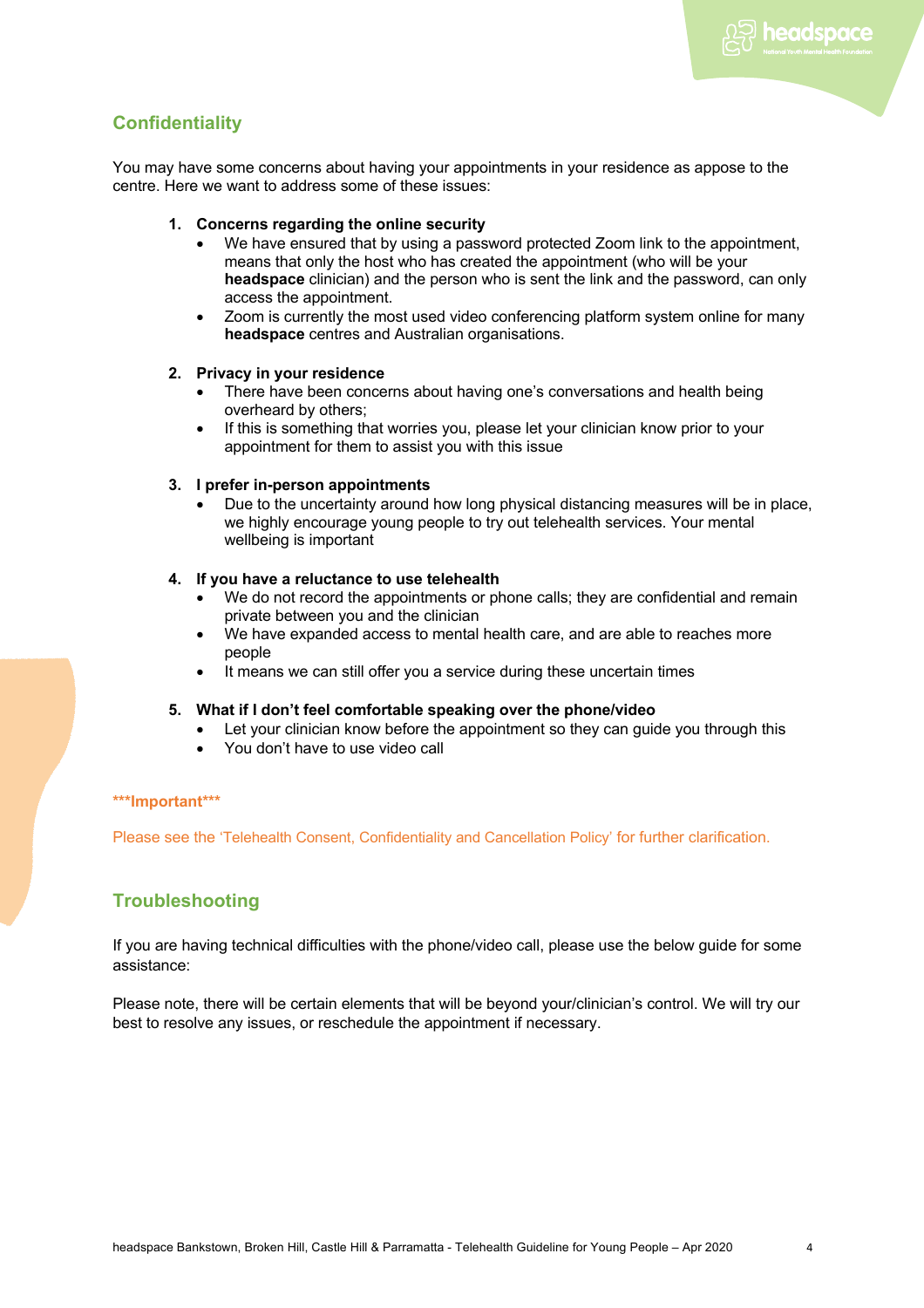**D** headspace

# **1. Internet connection issues**

- $\circ$  Let your clinician know beforehand if you are having any issues with your connection
- o Leave the Zoom appointment and try joining again
- o Try closing down your Zoom app and opening it up again
- o Try turning off your wi-fi and turning it back on again
- o Try resetting your phone/laptop/Zoom app/modem
- o Contact your internet service provider

## **2. Phone reception issues**

- o Try going into another room or area that you know has good reception
- 
- Ask the clinician to call you back<br>○ Turn airplane mode on then off a<br>○ Try resetting your phone Turn airplane mode on then off again
- Try resetting your phone
- o Please contact your phone service provider

## **3. What if the zoom appointment cuts out?**

*If this happens due to your connection or Zoom's connection, the application itself will try to reconnect you into your last Zoom appointment automatically.*

- o Try joining the Zoom appointment again using the same link and password
- o Try closing down your Zoom app and opening it up again
- $\circ$  If Zoom is not working, your clinician will call you on your mobile

# **4. Audio issues (lag between video and voice)**

- o Make sure you have enabled the Zoom app permission to your mic on your device
- o Make sure that you have unmuted yourself
- $\circ$  Make sure that your earphones/headset are working, if not unplug to test it out (make sure wireless headphones are charged and Bluetooth connection is working)
- o *Understanding there may be lags in conversation due to connection issues*

#### **5. Video issues (lag between video and voice)**

- $\circ$  Make sure you have enabled the Zoom app permission to your camera on your device
- o Make sure that you have enabled video on Zoom
- o Make sure that your camera is not covered and lens is clean
- $\circ$  Understanding there may be lags in the video due to connection issues

# **Frequently Asked Questions' - FAQ's**

#### **1. Why have you moved to telehealth?**

 $\circ$  Due to COVID-19 and government regulations around physical distancing and ensuring the health and safety of both our young people, their families and staff, we have moved our services to telehealth